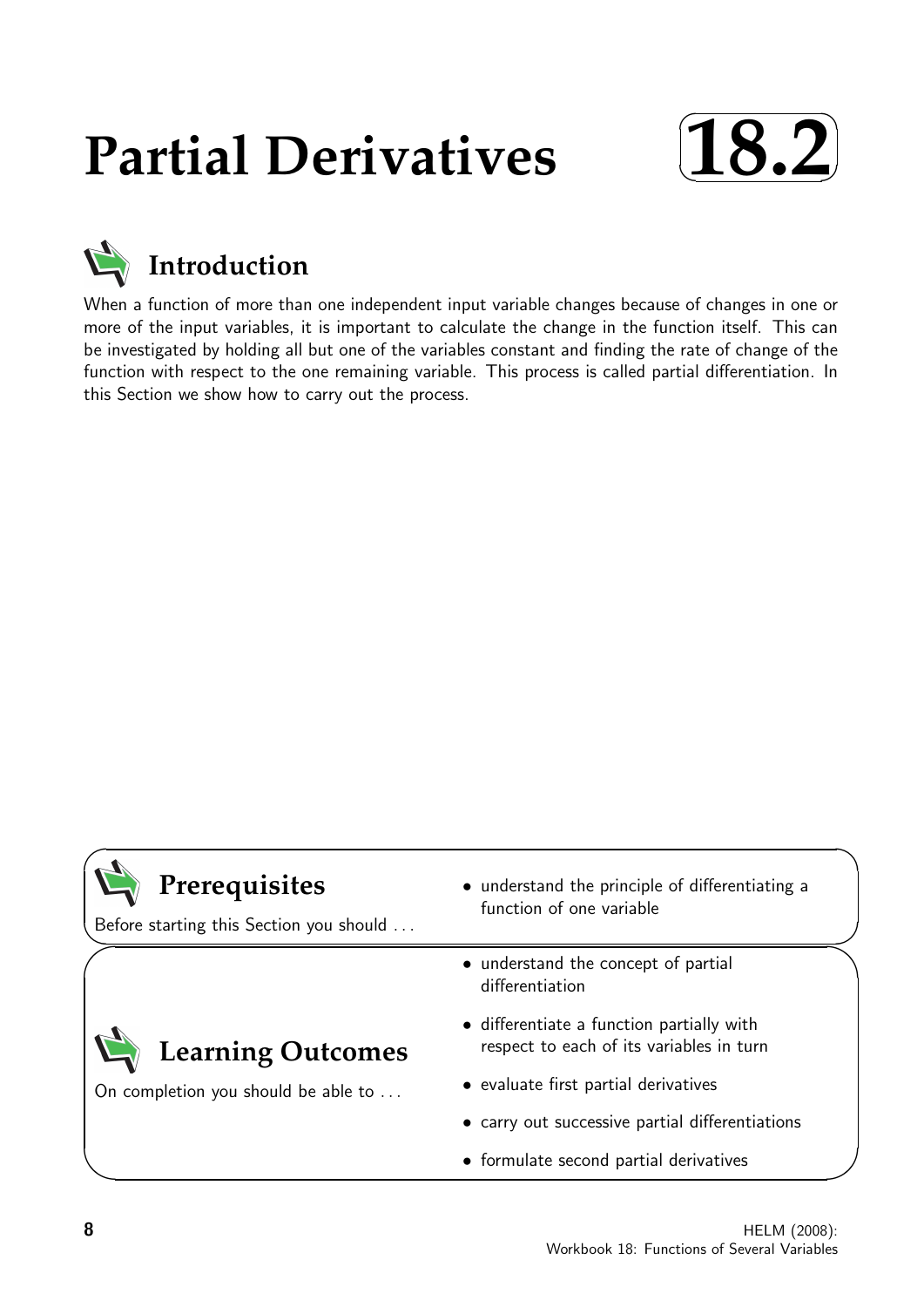# **1. First partial derivatives**

# **The** x **partial derivative**

For a function of a single variable,  $y = f(x)$ , changing the independent variable x leads to a corresponding change in the dependent variable y. The rate of change of y with respect to x is given by the **derivative**, written  $\frac{df}{dt}$  $\frac{dy}{dx}$ . A similar situation occurs with functions of more than one variable. For clarity we shall concentrate on functions of just two variables.

In the relation  $z = f(x, y)$  the **independent** variables are x and y and the **dependent variable** z. We have seen in Section 18.1 that as x and y vary the z-value traces out a surface. Now both of the variables x and y may change *simultaneously* inducing a change in z. However, rather than consider this general situation, to begin with we shall hold one of the independent variables fixed. This is equivalent to moving along a curve obtained by intersecting the surface by one of the coordinate planes.

Consider  $f(x, y) = x^3 + 2x^2y + y^2 + 2x + 1$ .

Suppose we keep y constant and vary x; then what is the rate of change of the function  $f$ ?

Suppose we hold  $y$  at the value 3 then

$$
f(x,3) = x3 + 6x2 + 9 + 2x + 1 = x3 + 6x2 + 2x + 10
$$

In effect, we now have a function of x only. If we differentiate it with respect to x we obtain the expression:

$$
3x^2 + 12x + 2.
$$

We say that f has been **partially differentiated** with respect to  $x$ . We denote the partial derivative of f with respect to x by  $\frac{\partial f}{\partial x}$  $\frac{\partial J}{\partial x}$  (to be read as 'partial dee  $f$  by dee  $x$ '). In this example, when  $y = 3$ :

$$
\frac{\partial f}{\partial x} = 3x^2 + 12x + 2.
$$

In the same way if y is held at the value 4 then  $f(x, 4) = x^3 + 8x^2 + 16 + 2x + 1 = x^3 + 8x^2 + 2x + 17$ and so, for this value of  $y$ 

$$
\frac{\partial f}{\partial x} = 3x^2 + 16x + 2.
$$

Now if we return to the original formulation

 $f(x,y) = x^3 + 2x^2y + y^2 + 2x + 1$ 

and treat  $y$  as a constant then the process of partial differentiation with respect to  $x$  gives

$$
\frac{\partial f}{\partial x} = 3x^2 + 4xy + 0 + 2 + 0
$$

$$
= 3x^2 + 4xy + 2.
$$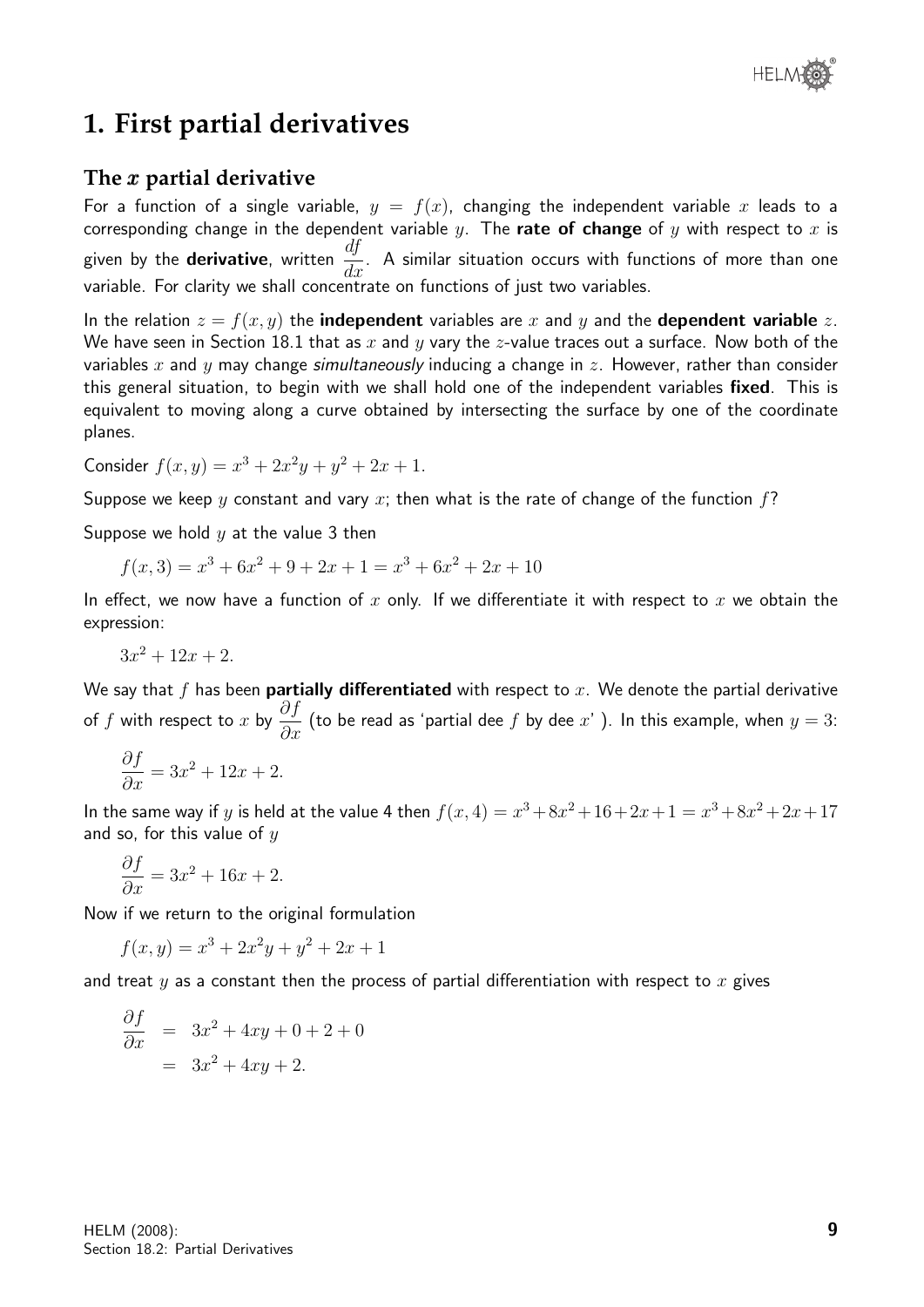

# The Partial Derivative of  $f$  with respect to  $x$

For a function of two variables  $z = f(x, y)$  the partial derivative of f with respect to x is denoted by  $\frac{\partial f}{\partial x}$  $\frac{\partial^2 J}{\partial x}$  and is obtained by differentiating  $f(x, y)$  with respect to  $x$  in the usual way but treating the y-variable as if it were a constant.

Alternative notations for  $\frac{\partial f}{\partial x}$  $\frac{\partial^2 J}{\partial x}$  are  $f_x(x, y)$  or  $f_x$  or ∂z  $\frac{\partial z}{\partial x}$ .



$$
\text{and } \frac{\partial f}{\partial x} \text{ for } \quad \text{(a) } f(x, y) = x^3 + x + y^2 + y, \qquad \qquad \text{(b) } f(x, y) = x^2y + xy^3
$$

Solution  
\n(a) 
$$
\frac{\partial f}{\partial x} = 3x^2 + 1 + 0 + 0 = 3x^2 + 1
$$
  
\n(b)  $\frac{\partial f}{\partial x} = 2x \times y + 1 \times y^3 = 2xy + y^3$ 

# **The** y **partial derivative**

For functions of two variables  $f(x, y)$  the x and y variables are on the same footing, so what we have done for the x-variable we can do for the y-variable. We can thus imagine keeping the x-variable fixed and determining the rate of change of  $f$  as  $y$  changes. This rate of change is denoted by  $\frac{\partial f}{\partial x}$  $rac{\partial y}{\partial y}$ .



# The Partial Derivative of  $f$  with respect to  $y$

For a function of two variables  $z = f(x, y)$  the partial derivative of f with respect to y is denoted by  $\frac{\partial f}{\partial x}$  $\frac{\partial^2 y}{\partial y}$  and is obtained by differentiating  $f(x, y)$  with respect to  $y$  in the usual way but treating the  $x$ -variable as if it were a constant.

Alternative notations for  $\frac{\partial f}{\partial x}$  $\frac{\partial^2 J}{\partial y}$  are  $f_y(x,y)$  or  $f_y$  or ∂z  $rac{\partial z}{\partial y}$ . .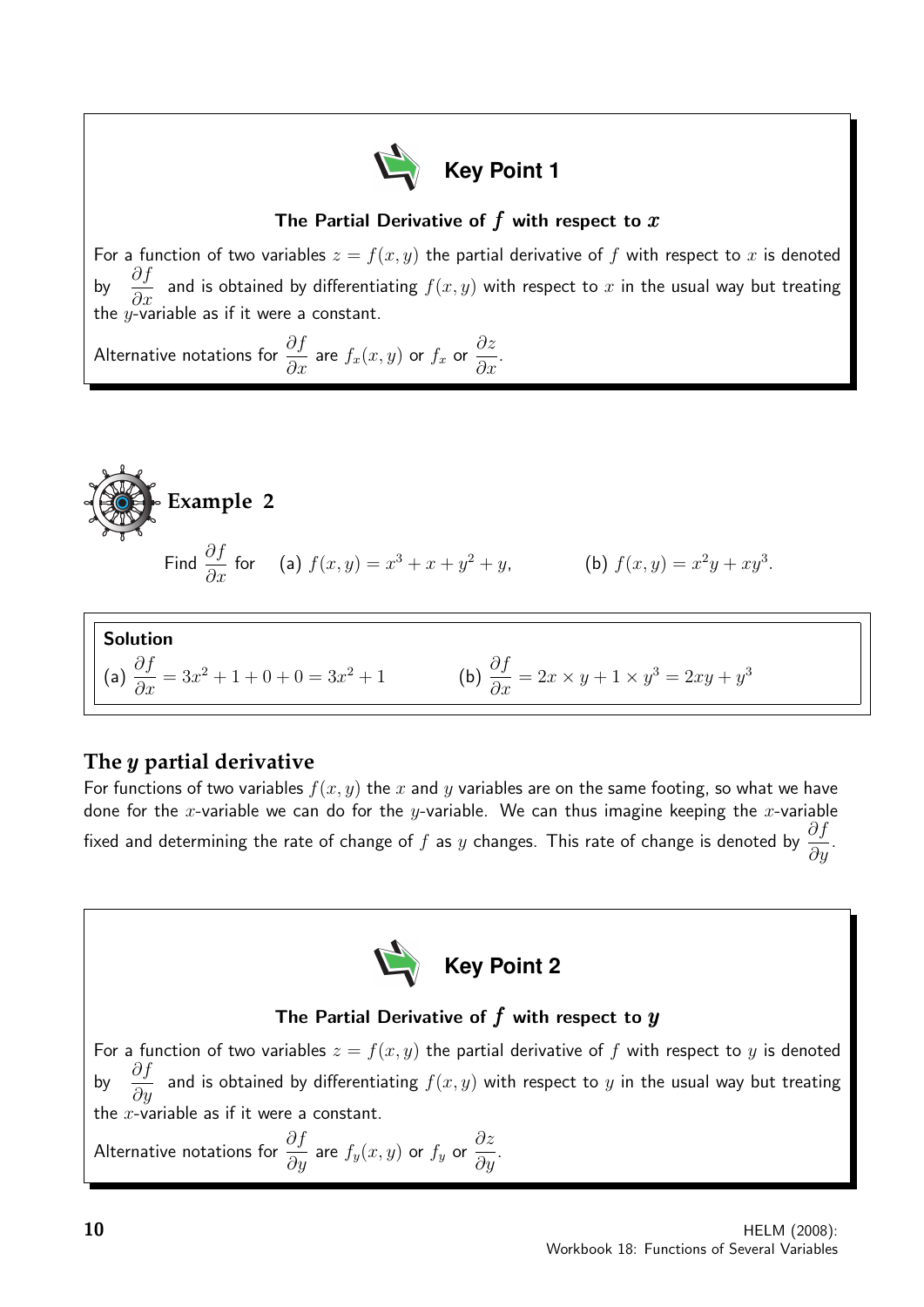Returning to  $f(x,y) = x^3 + 2x^2y + y^2 + 2x + 1$  once again, we therefore obtain:

$$
\frac{\partial f}{\partial y} = 0 + 2x^2 \times 1 + 2y + 0 + 0 = 2x^2 + 2y.
$$

**Example 3**  
Find 
$$
\frac{\partial f}{\partial y}
$$
 for (a)  $f(x, y) = x^3 + x + y^2 + y$  (b)  $f(x, y) = x^2y + xy^3$ 

Solution (a)  $\frac{\partial f}{\partial y} = 0 + 0 + 2y + 1 = 2y + 1$ <br>
(b)  $\frac{\partial f}{\partial y} = x^2 \times 1 + x \times 3y^2 = x^2 + 3xy^2$ 

We can calculate the partial derivative of  $f$  with respect to  $x$  and the value of  $\frac{\partial f}{\partial x}$  $\frac{\partial f}{\partial x}$  at a specific point e.g.  $x = 1, y = -2$ .

**Example 4**  
Find 
$$
f_x(1, -2)
$$
 and  $f_y(-3, 2)$  for  $f(x, y) = x^2 + y^3 + 2xy$ .  
[Remember  $f_x$  means  $\frac{\partial f}{\partial x}$  and  $f_y$  means  $\frac{\partial f}{\partial y}$ .]

# Solution  $f_x(x,y) = 2x + 2y$ , so  $f_x(1,-2) = 2-4 = -2$ ;  $f_y(x,y) = 3y^2 + 2x$ , so  $f_y(-3,2) = 12-6 = 6$

Given 
$$
f(x,y) = 3x^2 + 2y^2 + xy^3
$$
 find  $f_x(1,-2)$  and  $f_y(-1,-1)$ .

First find expressions for  $\frac{\partial f}{\partial x}$  and  $\frac{\partial f}{\partial y}$ : Your solution ∂f  $rac{\partial y}{\partial x} =$ ∂f  $rac{\partial y}{\partial y} =$ Answer ∂f  $\frac{\partial y}{\partial x} = 6x + y^3,$  $\frac{\partial f}{\partial y} = 4y + 3xy^2$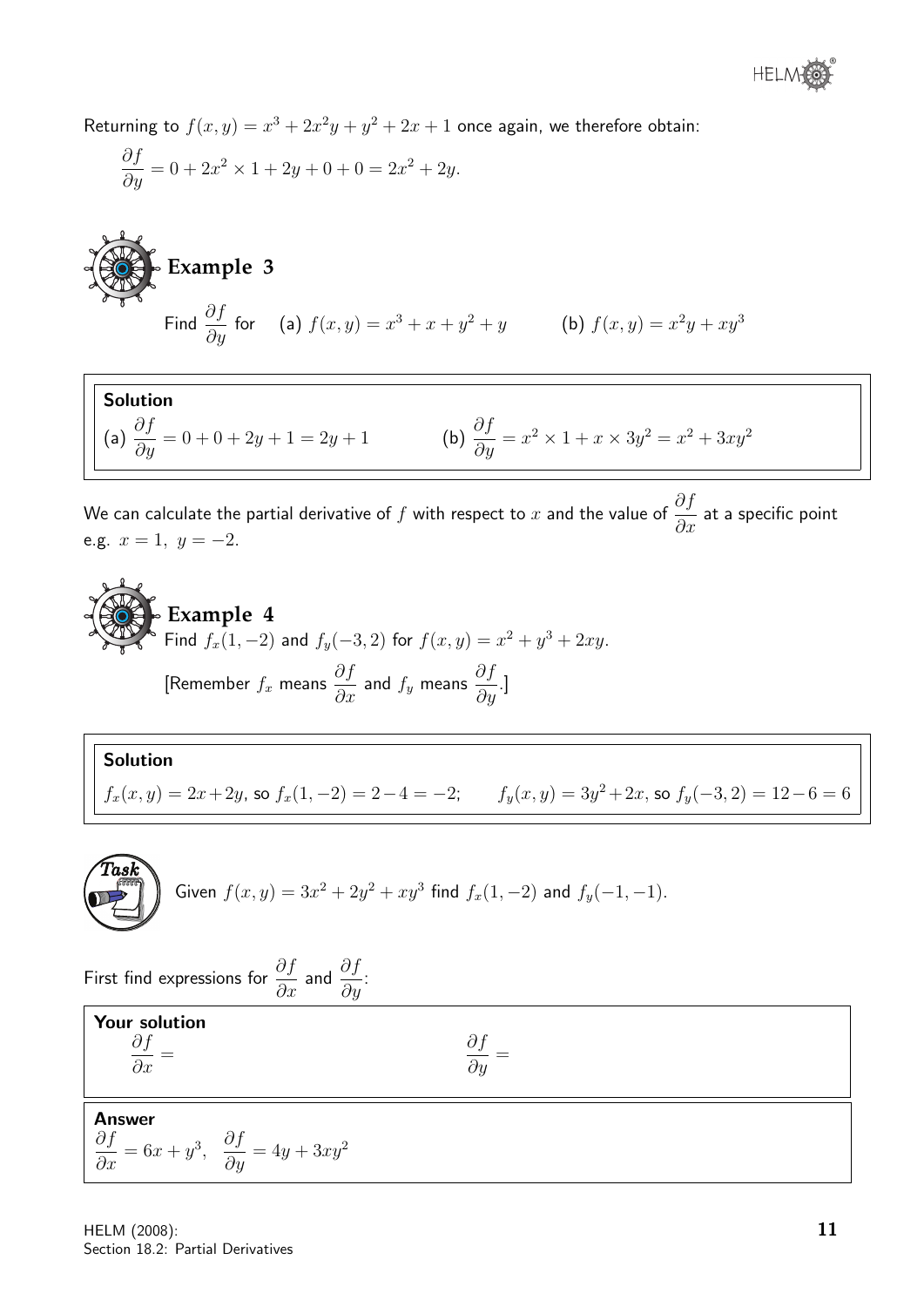Now calculate  $f_x(1, -2)$  and  $f_y(-1, -1)$ :

Your solution  $f_x(1, -2) = f_y(-1, -1) =$ 

#### Answer

 $f_x(1, -2) = 6 \times 1 + (-2)^3 = -2;$   $f_y(-1, -1) = 4 \times (-1) + 3(-1) \times 1 = -7$ 

## **Functions of several variables**

As we have seen, a function of two variables  $f(x,y)$  has two partial derivatives,  $\frac{\partial f}{\partial x}$  and  $\frac{\partial f}{\partial y}$ . In an exactly analogous way a function of three variables  $f(x,y,u)$  has three partial derivatives  $\frac{\partial f}{\partial x}$  $rac{\partial f}{\partial x}$ , ∂f  $\partial y$ and  $\frac{\partial f}{\partial x}$  $\frac{\partial J}{\partial u}$ , and so on for functions of more than three variables. Each partial derivative is obtained in the same way as stated in Key Point 3:

**Key Point 3**

The Partial Derivatives of  $f(x, y, u, v, w, \dots)$ 

For a function of several variables  $z = f(x, y, u, v, w, ...)$  the partial derivative of f with respect to  $v$  (say) is denoted by  $\frac{\partial f}{\partial x}$  $\frac{\partial^2 y}{\partial v}$  and is obtained by differentiating  $f(x, y, u, v, w, \dots)$  with respect to  $v$  in the usual way but treating all the other variables as if they were constants.

Alternative notations for  $\frac{\partial f}{\partial v}$  when  $z=f(x,y,u,v,w,\dots)$  are  $f_v(x,y,u,v,w\dots)$  and  $f_v$  and  $\frac{\partial z}{\partial v}.$ 

$$
\left(\begin{matrix}\text{Task} \\ \text{Final} \end{matrix}\right) \text{ Find } \frac{\partial f}{\partial x} \text{ and } \frac{\partial f}{\partial u} \text{ for } f(x, y, u, v) = x^2 + xy^2 + y^2u^3 - 7uv^4
$$

| <b>Your solution</b><br>$\partial x$ | дu                                                                                                                                                |
|--------------------------------------|---------------------------------------------------------------------------------------------------------------------------------------------------|
| Answer                               | $\frac{\partial f}{\partial x} = 2x + y^2 + 0 + 0 = 2x + y^2;$ $\frac{\partial f}{\partial y} = 0 + 0 + y^2 \times 3u^2 - 7v^4 = 3y^2u^2 - 7v^4.$ |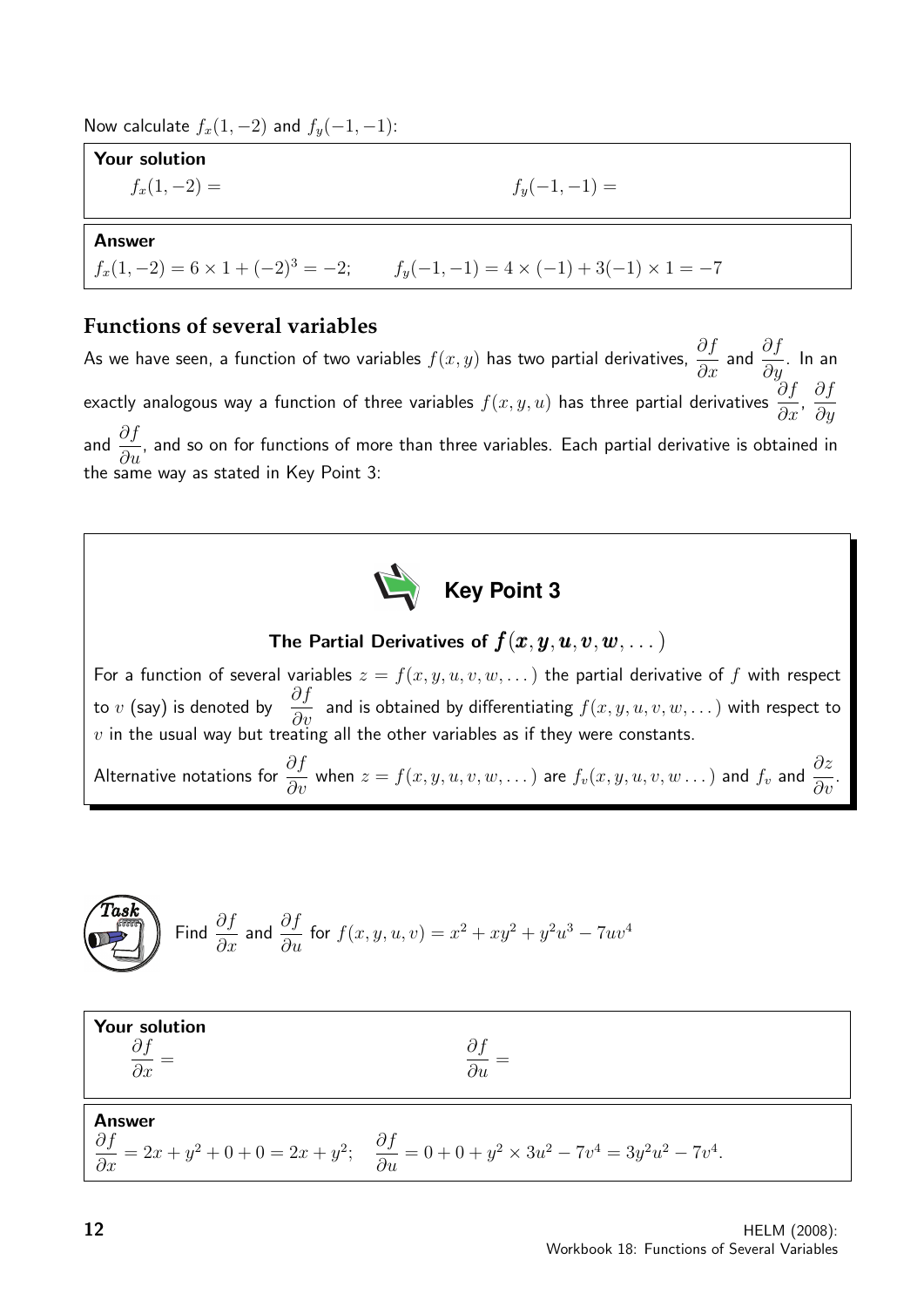



The pressure,  $P$ , for one mole of an ideal gas is related to its absolute temperature,  $T$ , and specific volume,  $v$ , by the equation

$$
Pv = RT
$$

where  $R$  is the gas constant.

Obtain simple expressions for

(a) the coefficient of thermal expansion,  $\alpha$ , defined by:

$$
\alpha = \frac{1}{v} \left( \frac{\partial v}{\partial T} \right)_F
$$

(b) the isothermal compressibility,  $\kappa_T$ , defined by:

$$
\kappa_T = -\frac{1}{v} \left( \frac{\partial v}{\partial P} \right )_T
$$

Your solution (a)

#### Answer

$$
v = \frac{RT}{P} \Rightarrow \left(\frac{\partial v}{\partial T}\right)_P = \frac{R}{P}
$$
  
so  $\alpha = \frac{1}{v} \left(\frac{\partial v}{\partial T}\right)_P = \frac{R}{Pv} = \frac{1}{T}$ 

#### Your solution

(b)

# Answer

$$
v = \frac{RT}{P} \Rightarrow \left(\frac{\partial v}{\partial P}\right)_T = -\frac{RT}{P^2}
$$
  
so  $\kappa_T = -\frac{1}{v} \left(\frac{\partial v}{\partial P}\right)_T = \frac{RT}{vP^2} = \frac{1}{P}$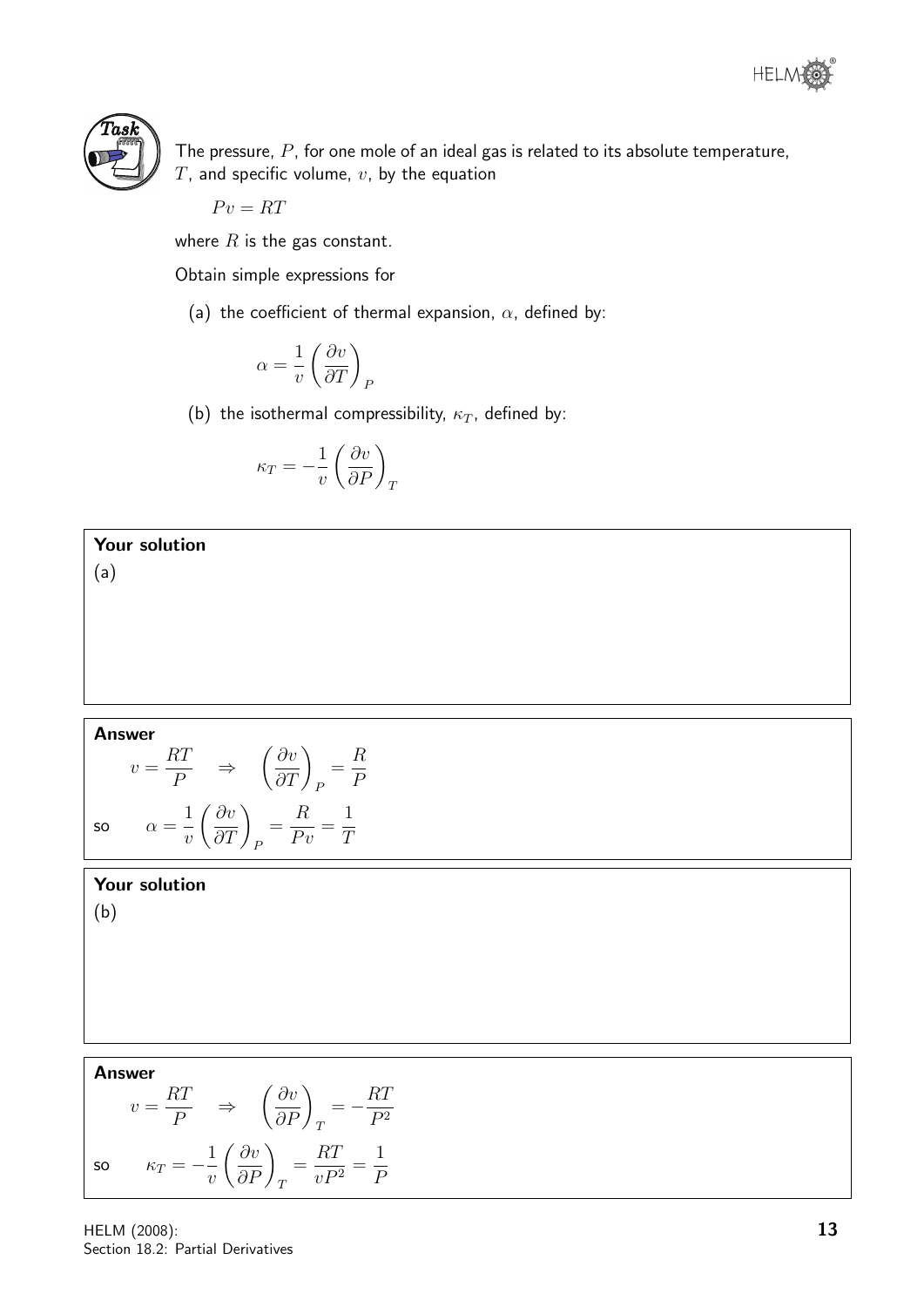#### **Exercises**

1. For the following functions find  $\displaystyle{\frac{\partial f}{\partial x}}$  and  $\displaystyle{\frac{\partial f}{\partial y}}$ 

(a)  $f(x, y) = x + 2y + 3$ (b)  $f(x, y) = x^2 + y^2$ (c)  $f(x, y) = x^3 + xy + y^3$ (d)  $f(x,y) = x^4 + xy^3 + 2x^3y^2$ (e)  $f(x, y, z) = xy + yz$ 

2. For the functions of Exercise 1 (a) to (d) find  $f_x(1, 1)$ ,  $f_x(-1, -1)$ ,  $f_y(1, 2)$ ,  $f_y(2, 1)$ .

#### Answers 1. (a)  $\frac{\partial f}{\partial x}$  $\frac{\partial y}{\partial x} = 1,$ ∂f  $\frac{\partial y}{\partial y} = 2$ (b)  $\frac{\partial f}{\partial x}$  $\frac{\partial y}{\partial x} = 2x,$ ∂f  $\frac{\partial y}{\partial y} = 2y$ (c)  $\frac{\partial f}{\partial x}$  $\frac{\partial f}{\partial x} = 3x^2 + y, \ \ \frac{\partial f}{\partial y}$  $\frac{\partial y}{\partial y} = x + 3y^2$ (d)  $\frac{\partial f}{\partial x}$  $\frac{\partial y}{\partial x} = 4x^3 + y^3 + 6x^2y^2,$  $\frac{\partial f}{\partial y} = 3xy^2 + 4x^3y$ (e)  $\frac{\partial f}{\partial x}$  $\frac{\partial y}{\partial x} = y,$ ∂f  $rac{\delta y}{\partial y} = x + z$ 2.  $f_x(1,1)$  |  $f_x(-1,-1)$  |  $f_y(1,2)$  |  $f_y(2,1)$

|   | Jx | ٠<br>Jx | റ<br>(1)<br>o | $f(0)$ 1 |
|---|----|---------|---------------|----------|
| a |    |         |               |          |
| b |    | —`      |               |          |
|   |    |         | ∸             |          |
| a |    |         |               | 38       |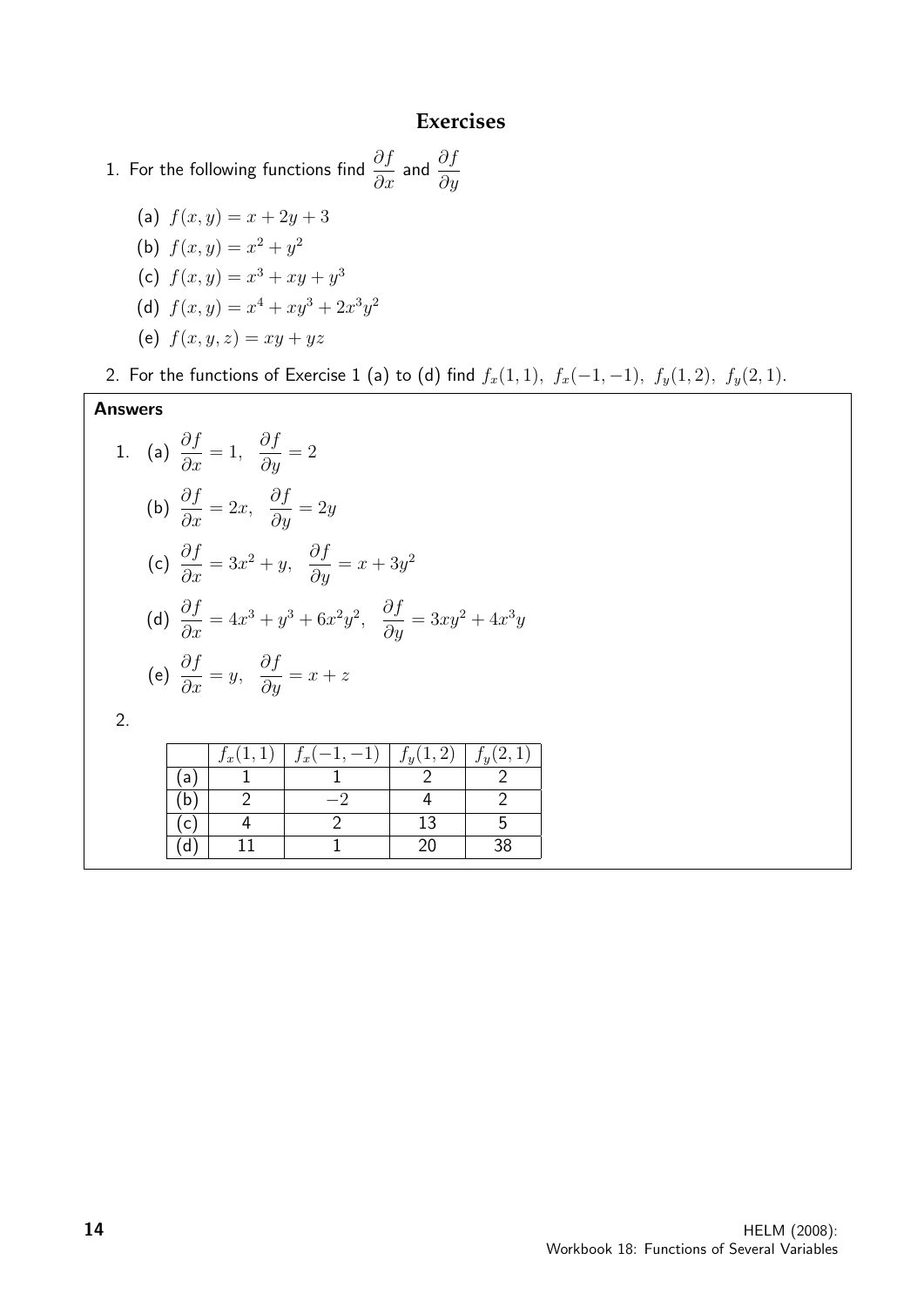

# **2. Second partial derivatives**

Performing two successive partial differentiations of  $f(x, y)$  with respect to x (holding y constant) is denoted by  $\frac{\partial^2 f}{\partial x^2}$  $\frac{\partial^2 J}{\partial x^2}$  (or  $f_{xx}(x,y)$ ) and is defined by

$$
\frac{\partial^2 f}{\partial x^2} \equiv \frac{\partial}{\partial x} \left( \frac{\partial f}{\partial x} \right)
$$

For functions of two or more variables as well as  $\frac{\partial^2 f}{\partial x^2}$  $\frac{\partial^2 J}{\partial x^2}$  other second-order partial derivatives can be obtained. Most obvious is the second derivative of  $f(x, y)$  with respect to y is denoted by  $\frac{\partial^2 f}{\partial x^2}$  $\frac{\partial^2 J}{\partial y^2}$  (or  $f_{yy}(x, y)$ ) which is defined as:

$$
\frac{\partial^2 f}{\partial y^2} \equiv \frac{\partial}{\partial y} \left( \frac{\partial f}{\partial y} \right)
$$



Find 
$$
\frac{\partial^2 f}{\partial x^2}
$$
 and  $\frac{\partial^2 f}{\partial y^2}$  for  $f(x, y) = x^3 + x^2y^2 + 2y^3 + 2x + y$ .

Solution  
\n
$$
\frac{\partial f}{\partial x} = 3x^2 + 2xy^2 + 0 + 2 + 0 = 3x^2 + 2xy^2 + 2
$$
\n
$$
\frac{\partial^2 f}{\partial x^2} = \frac{\partial}{\partial x} \left( \frac{\partial f}{\partial x} \right) = 6x + 2y^2 + 0 = 6x + 2y^2.
$$
\n
$$
\frac{\partial f}{\partial y} = 0 + x^2 \times 2y + 6y^2 + 0 + 1 = 2x^2y + 6y^2 + 1
$$
\n
$$
\frac{\partial^2 f}{\partial y^2} = \frac{\partial}{\partial y} \left( \frac{\partial f}{\partial y} \right) = 2x^2 + 12y.
$$

We can use the alternative notation when evaluating derivatives.

**Example 6**  
Find 
$$
f_{xx}(-1, 1)
$$
 and  $f_{yy}(2, -2)$  for  $f(x, y) = x^3 + x^2y^2 + 2y^3 + 2x + y$ .

## Solution

 $f_{xx}(-1, 1) = 6 \times (-1) + 2 \times (-1)^2 = -4.$  $f_{yy}(2, -2) = 2 \times (2)^2 + 12 \times (-2) = -16$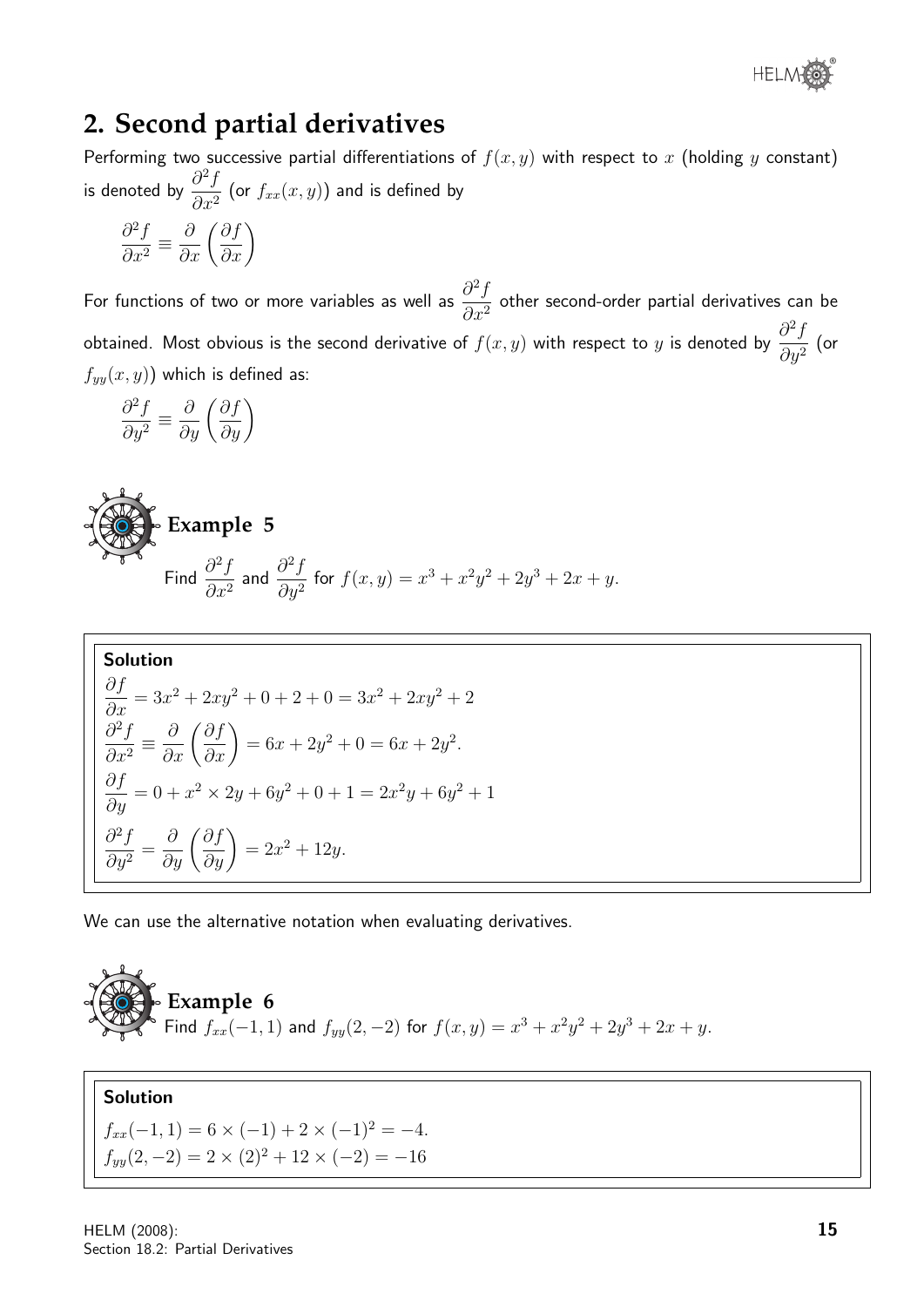#### **Mixed second derivatives**

It is possible to carry out a partial differentiation of  $f(x, y)$  with respect to x followed by a partial differentiation with respect to  $y$  (or vice-versa). The results are examples of **mixed derivatives**. We must be careful with the notation here.

We use  $\frac{\partial^2 f}{\partial x^2}$  $\frac{\partial^2 J}{\partial x \partial y}$  to mean 'differentiate first with respect to  $y$  and then with respect to  $x'$  and we use  $\partial^2 f$  $\frac{\partial^2 J}{\partial y \partial x}$  to mean 'differentiate first with respect to  $x$  and then with respect to  $y'$ :

i.e. 
$$
\frac{\partial^2 f}{\partial x \partial y} \equiv \frac{\partial}{\partial x} \left( \frac{\partial f}{\partial y} \right)
$$
 and  $\frac{\partial^2 f}{\partial y \partial x} \equiv \frac{\partial}{\partial y} \left( \frac{\partial f}{\partial x} \right)$ .

(This explains why the order is opposite of what we expect - the derivative 'operates on the left'.)

**Example 7**  
For 
$$
f(x,y) = x^3 + 2x^2y^2 + y^3
$$
 find  $\frac{\partial^2 f}{\partial x \partial y}$ .

**Solution**  
\n
$$
\frac{\partial f}{\partial y} = 4x^2y + 3y^2;
$$
  $\frac{\partial^2 f}{\partial x \partial y} = 8xy$ 

The remaining possibility is to differentiate first with respect to  $x$  and then with respect to  $y$  i.e.  $\frac{\partial}{\partial y}\left(\frac{\partial f}{\partial x}\right)$ .

For the function in Example 7  $\frac{\partial f}{\partial \theta}$  $\frac{\partial f}{\partial x} = 3x^2 + 4xy^2$  and  $\frac{\partial^2 f}{\partial y \partial x}$  $\frac{\partial^2 J}{\partial y \partial x} = 8xy$ . Notice that for this function

$$
\frac{\partial^2 f}{\partial x \partial y} \equiv \frac{\partial^2 f}{\partial y \partial x}.
$$

This equality of mixed derivatives is true for all functions which you are likely to meet in your studies.

To evaluate a mixed derivative we can use the alternative notation. To evaluate  $\frac{\partial^2 f}{\partial x \partial y}$  $\frac{\partial}{\partial x \partial y}$  we write  $f_{yx}(x,y)$  to indicate that the first differentiation is with respect to  $y$ . Similarly,  $\frac{\partial^2 f}{\partial x \cdot \partial y}$  $\frac{\partial^2 J}{\partial y \partial x}$  is denoted by  $f_{xy}(x, y)$ .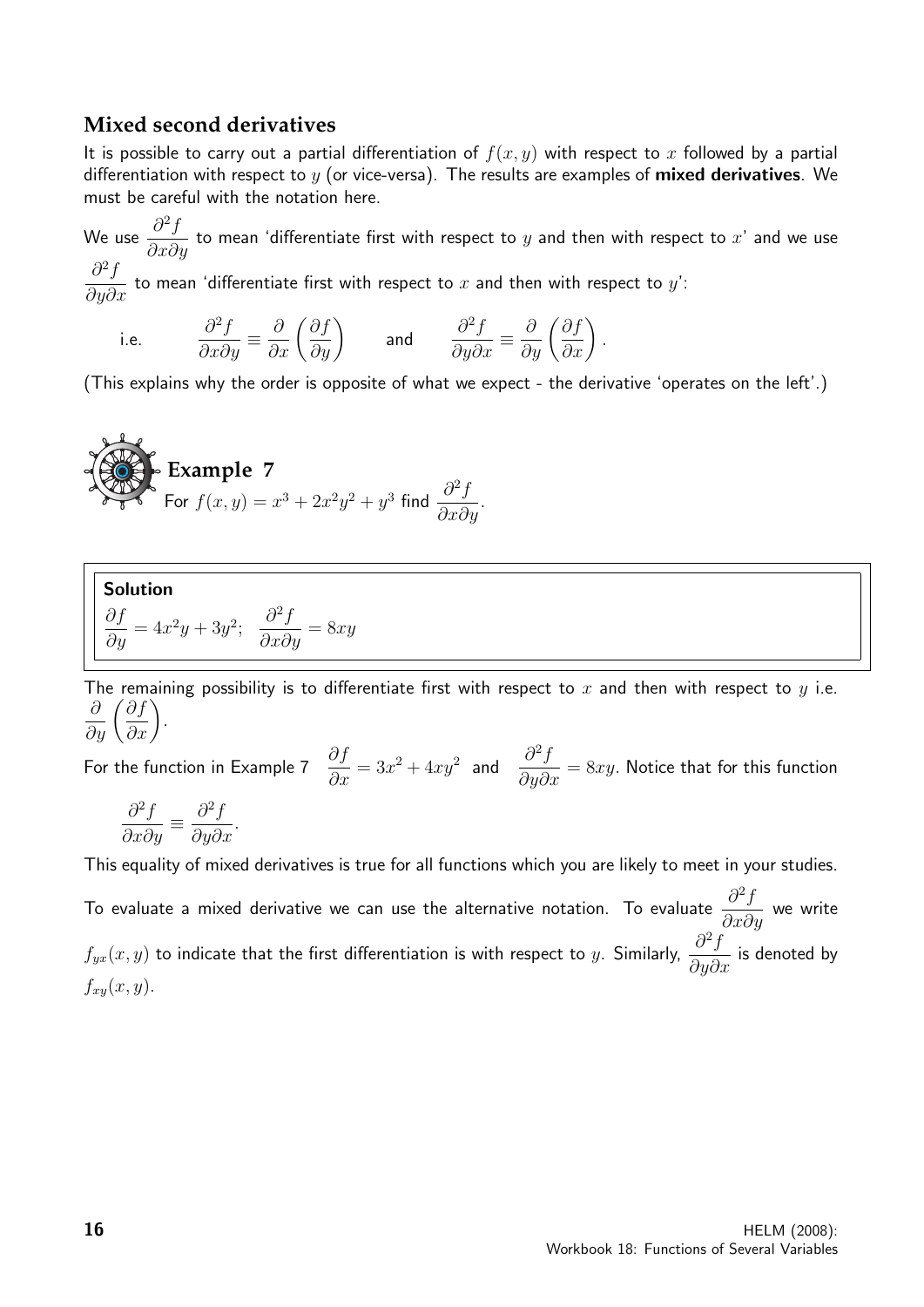

# Solution

 $f_x = 3x^2 + 4xy^2$  and  $f_{yx} = 8xy$  so  $f_{yx}(1, 2) = 8 \times 1 \times 2 = 16$ .



Find 
$$
f_{xx}(1,2)
$$
,  $f_{yy}(-2,-1)$ ,  $f_{xy}(3,3)$  for  $f(x,y) \equiv x^3 + 3x^2y^2 + y^2$ .

#### Your solution

Answer  $f_x = 3x^2 + 6xy^2; \quad f_y = 6x^2y + 2y$  $f_{xx} = 6x + 6y^2$ ;  $f_{yy} = 6x^2 + 2$ ;  $f_{xy} = f_{yx} = 12xy$  $f_{xx}(1,2) = 6 + 24 = 30;$   $f_{yy}(-2,-1) = 26;$   $f_{xy}(3,3) = 108$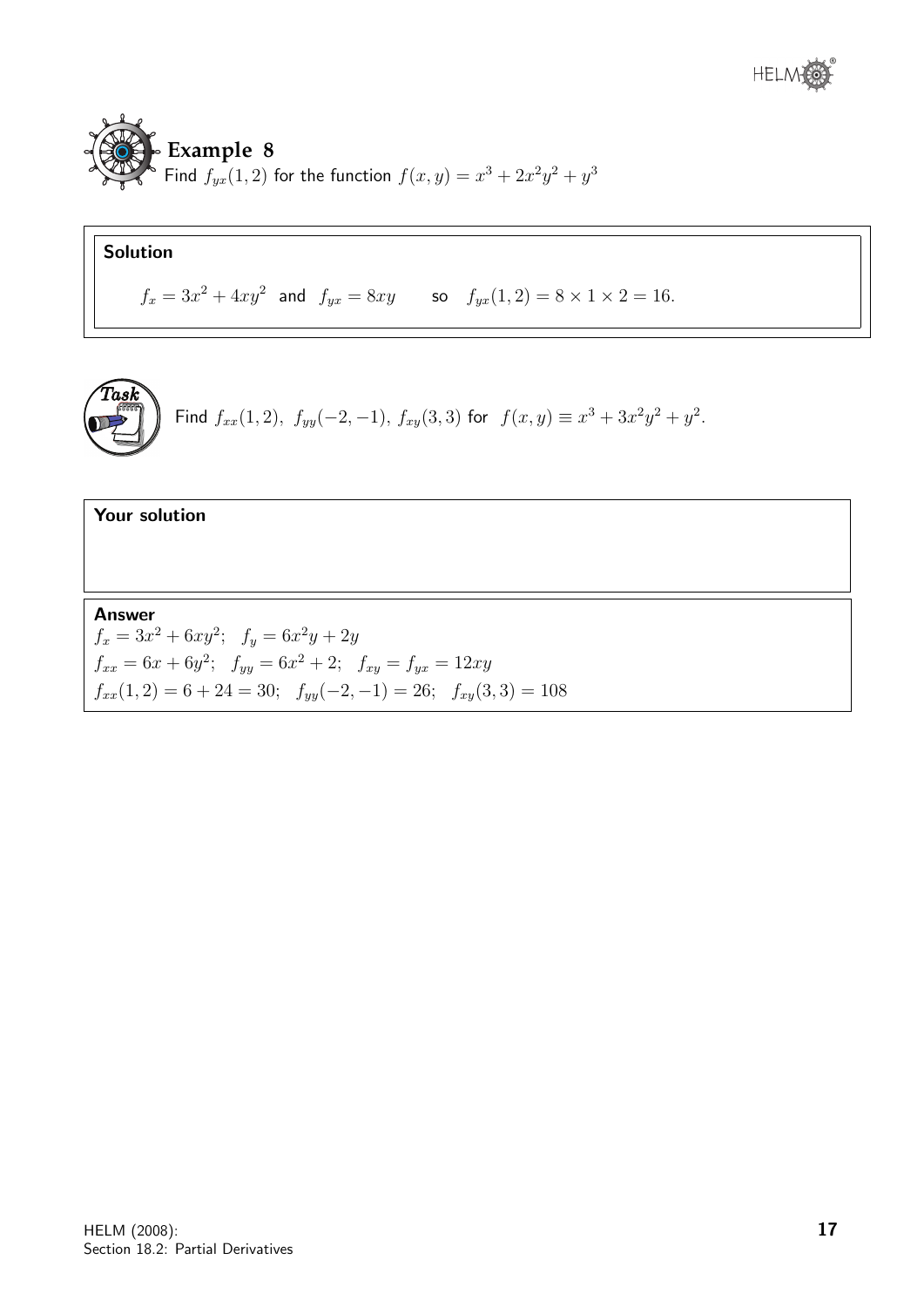

**Engineering Example 1**

# **The ideal gas law and Redlich-Kwong equation**

### Introduction

In Chemical Engineering it is often necessary to be able to equate the pressure, volume and temperature of a gas. One relevant equation is the ideal gas law

$$
PV = nRT \tag{1}
$$

where P is pressure, V is volume, n is the number of moles of gas, T is temperature and R is the ideal gas constant (= 8.314 J mol $^{-1}$  K $^{-1}$ , when all quantities are in S.I. units). The ideal gas law has been in use since 1834, although its special cases at constant temperature (Boyle's Law, 1662) and constant pressure (Charles' Law, 1787) had been in use many decades previously.

While the ideal gas law is adequate in many circumstances, it has been superseded by many other laws where, in general, simplicity is weighed against accuracy. One such law is the Redlich-Kwong equation

$$
P = \frac{RT}{V - b} - \frac{a}{\sqrt{T} V(V + b)}
$$
\n<sup>(2)</sup>

where, in addition to the variables in the ideal gas law, the extra parameters  $a$  and  $b$  are dependent upon the particular gas under consideration.

Clearly, in both equations the temperature, pressure and volume will be positive. Additionally, the Redlich-Kwong equation is only valid for values of volume greater than the parameter  $b$  - in practice however, this is not a limitation, since the gas would condense to a liquid before this point was reached.

#### Problem in words

Show that for both Equations (1) and (2)

(a) for constant temperature, the pressure decreases as the volume increases

(Note : in the Redlich-Kwong equation, assume that  $T$  is large.)

(b) for constant volume, the pressure increases as the temperature increases.

#### Mathematical statement of problem

For both Equations (1) and (2), and for the allowed ranges of the variables, show that

(a) 
$$
\frac{\partial P}{\partial V} < 0
$$
 for  $T = \text{constant}$   
(b)  $\frac{\partial P}{\partial T} > 0$  for  $V = \text{constant}$ 

Assume that  $T$  is sufficiently large so that terms in  $T^{\rm -1/2}$  may be neglected when compared to terms in  $T$ .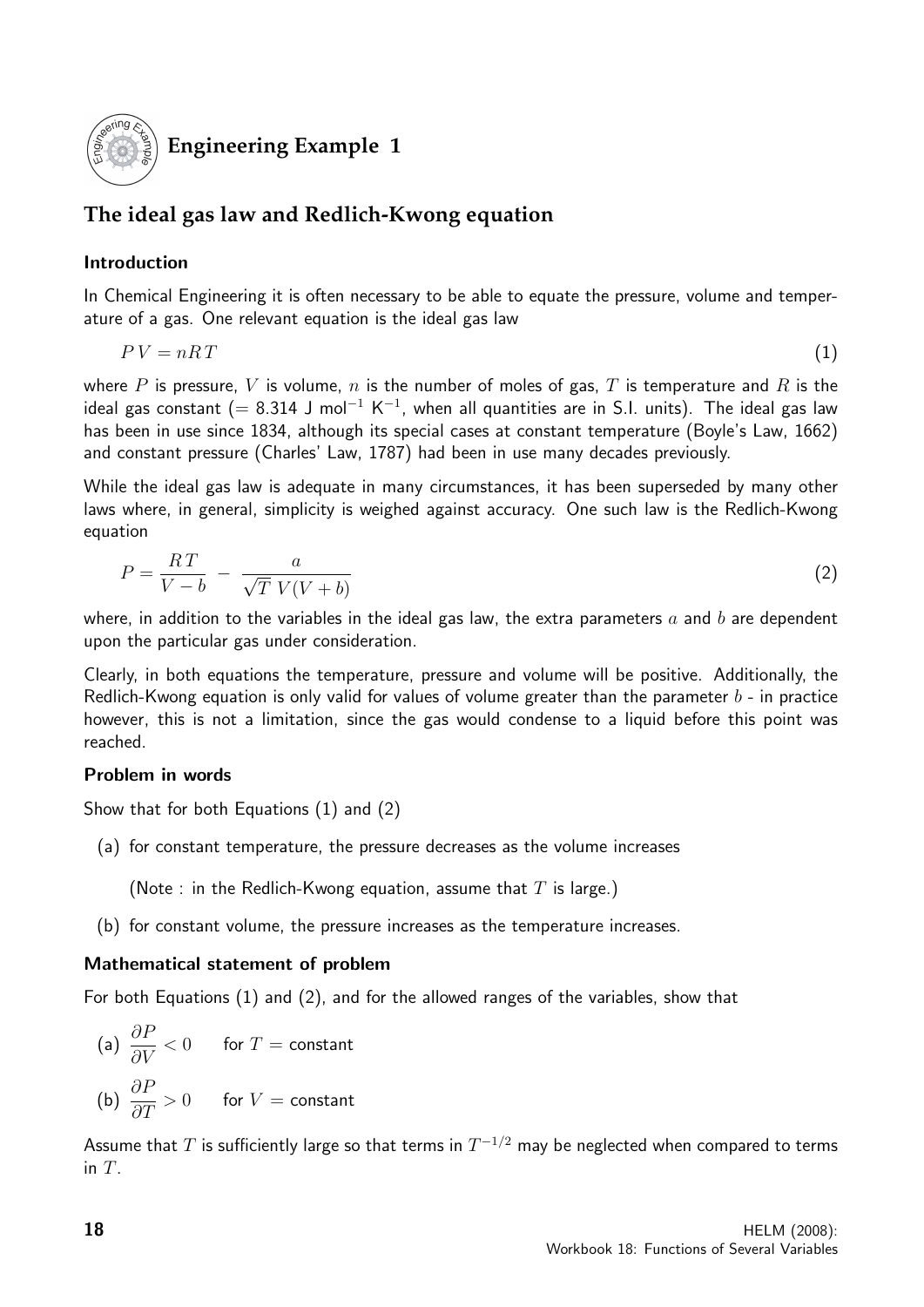

#### Mathematical analysis

#### 1. Ideal gas law

This can be rearranged as

$$
P = \frac{nRT}{V}
$$

so that

(i) at constant temperature

$$
\frac{\partial P}{\partial V} = \frac{-nRT}{V^2} < 0 \quad \text{ as all quantities are positive}
$$

(ii) for constant volume

$$
\frac{\partial P}{\partial T} = \frac{nR}{V} > 0
$$
 as all quantities are positive

#### 2. Redlich-Kwong equation

$$
P = \frac{RT}{V - b} - \frac{a}{\sqrt{T} V(V + b)}
$$
  
=  $RT(V - b)^{-1} - aT^{-1/2} (V^2 + Vb)^{-1}$ 

so that

(i) at constant temperature

$$
\frac{\partial P}{\partial V} = -RT(V-b)^{-2} + a T^{-1/2}(V^2 + Vb)^{-2}(2V + b)
$$

which, for large  $T$ , can be approximated by

$$
\frac{\partial P}{\partial V} \approx \frac{-RT}{(V-b)^2} \quad < 0 \quad \text{ as all quantities are positive}
$$

(ii) for constant volume

$$
\frac{\partial P}{\partial T} = R(V-b)^{-1} + \frac{1}{2} a T^{-3/2} (V^2 + Vb)^{-1} > 0 \quad \text{ as all quantities are positive}
$$

#### Interpretation

In practice, the restriction on  $T$  is not severe, and regions in which  $\frac{\partial F}{\partial \mathbf{V}}$  $\frac{\partial^2 V}{\partial V} < 0$  does not apply are those in which the gas is close to liquefying and, therefore, the entire Redlich-Kwong equation no longer applies.